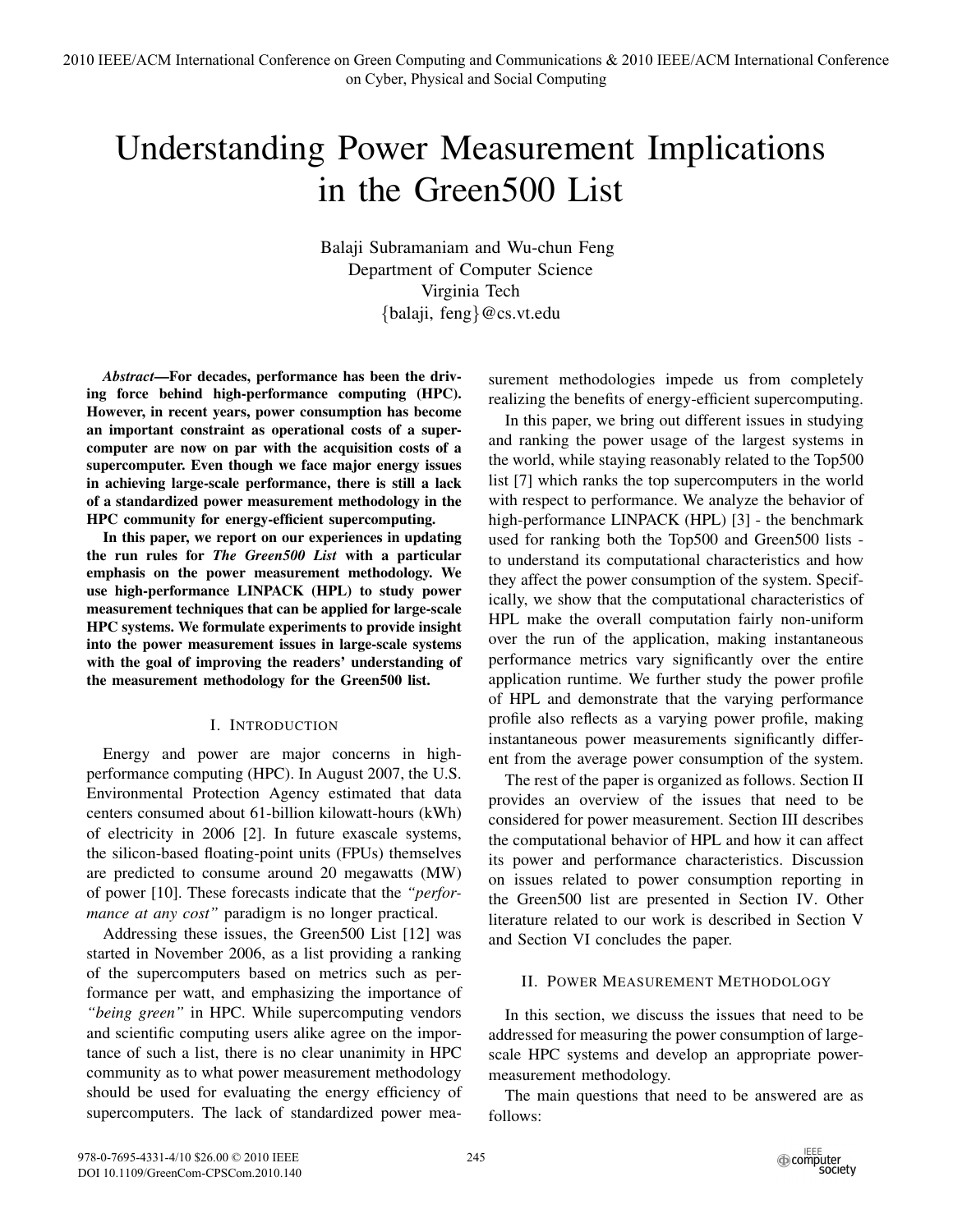

Fig. 1. LU Factorization Steps [11]

- 1) What power consumption needs to be measured? Peak, minimum, average, or what have you?
- 2) When should the power be measured? For a certain period of time or for the entire execution of the HPL benchmark?
- 3) How should the power be measured? Extrapolation from a single node or power measurement for the entire system?

We answer each of these questions by a set of experiments and provide a power measurement methodology for accurate power measurement of large-scale HPC systems.

## *A. What to Measure?*

It is a common practice to use average power for reporting FLOPS/watt metric for the Green500 list. However, no clear justification has been provided as to why the HPC community should use it. Questions such as "Why not to use the maximum instantaneous power?" still remain unanswered. In this paper, we look at the instantaneous power profile of the HPL benchmark and provide insight into why the Green500 uses the average power consumption.

## *B. When to Measure?*

Power can be measured for the entire execution time or a period of time during the execution of the HPL benchmark. However, it will be inaccurate to measure the power of the benchmark over a period of time if there are huge fluctuations in the instantaneous power profile while executing the benchmark. The reason being that the benchmark can have very different power profiles in each phase of its algorithm. This question can be answered by looking at the instantaneous power profile of the benchmark. It would reveal the fluctuations in power consumption and lead us to answer for when to measure the power consumption.

## *C. How to Measure?*

Given that a large-scale HPC system often will not have a power meter "large enough" to measure its total power consumption, we measure the largest contiguous unit, e.g., chassis or rack, and extrapolate the total power consumed.

# III. UNDERSTANDING THE POWER/PERFORMANCE CHARACTERISTICS OF LINPACK

HPL is one of the most popular scientific applications used to characterize a machine's performance. More importantly, it is also the application that is used for reporting the performance and power characteristics of a machine to the Top500 and Green500 lists. In order to understand the power characteristics of LINPACK, it is important to understand the actual computational characteristics of the application.

At the fundamental level, HPL is basically a linear algebra solver for dense matrices. It typically follows a four-step process for its computation: (1) generation of the matrix using random values, (2) factorization of the matrix (LU factorization), (3) backward elimination and (4) checking for correctness of the solution. Of these, the second step is the most compute intensive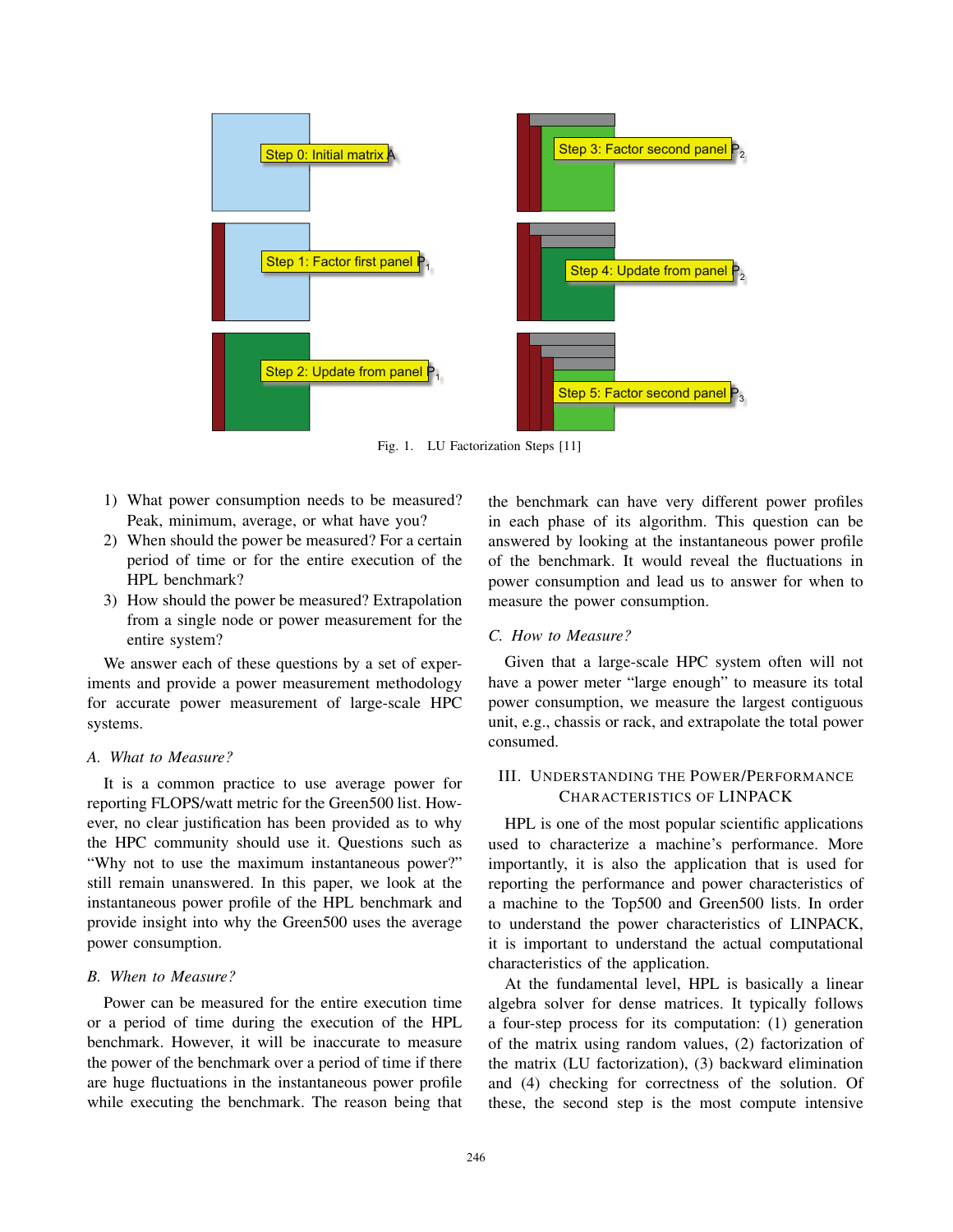

requiring  $O(N^3)$  operations, while the third step require only  $O(N^2)$  operations. Thus, for the measurement of FLOPS themselves, the second step contributes the most to the FLOPS rating, especially for very large matrices. This also means that assuming that the processors are sufficiently advanced to dynamically alter voltage and frequency, the amount of power they need to spend on the latter two steps is accordingly lesser.

Digging a little bit deeper into the second step, we notice that the computation within the step is not uniform either. Specifically, the LU factorization works on the left most row and top most column and works its way through the matrix (see Figure 1 for the first few steps in the factorization). This means that as the application progresses, the effective size of the matrix it is computing drops, and accordingly the instantaneous FLOPS ratings of the application. This is illustrated in Figure 2, which shows the instantaneous FLOPS ratings for running HPL on the Jaguar supercomputer (the top supercomputer in the June 2010 Top500 list).

## IV. REPORTING POWER CONSUMPTION

In this section, we discuss issues related to reporting power consumption for the Green500 list.

## *A. Experimental Set-Up*

The discussion provided in this section is backed by our own experiments and power measurement methodologies on two platforms. The first one is a single node named Armor, consisting of two quad-core Intel Xeon E5405 processors operating at 2.0 GHz. It uses 4 GB of RAM. The second platform is a nine-node cluster named Ice. Each node consists of two dual-core AMD Opteron 2218 processors that operate at 2.6 GHz and houses 4 GB of RAM. We use eight of the nodes, i.e., 32 cores from the cluster. Both of the platforms use OpenMPI version 1.4.1 [5] for message passing. (Note that dynamic voltage and frequency scaling was *not* used in any of our experiments.)

A "Watts Up? Pro ES" power meter is used to profile both platforms. The power meter is connected to the system under test, as shown in the Figure 3. All the results shown in the paper use the maximum resolution possible (i.e., one second) as the sampling rate. The measuring machine runs the driver for the power meter.



Fig. 3. Power Meter Set-Up

#### *B. Average vs. Instantaneous Power Consumption*

In this section, we present the experimental results obtained based on the power consumption behavior of HPL.

*1) Instantaneous Power Measurements on a Single Node System:* We first demonstrate the instantaneous power measurements on a single-node system. Measurements on a single-node system allow us to understand the variance in the power usage of the application without getting "diluted" by the inter-node communication and process idleness associated with it.

Figures 4 and 5 show the instantaneous power profile of Armor and a single node of the Ice cluster, respectively. As can be seen in the figures, the instantaneous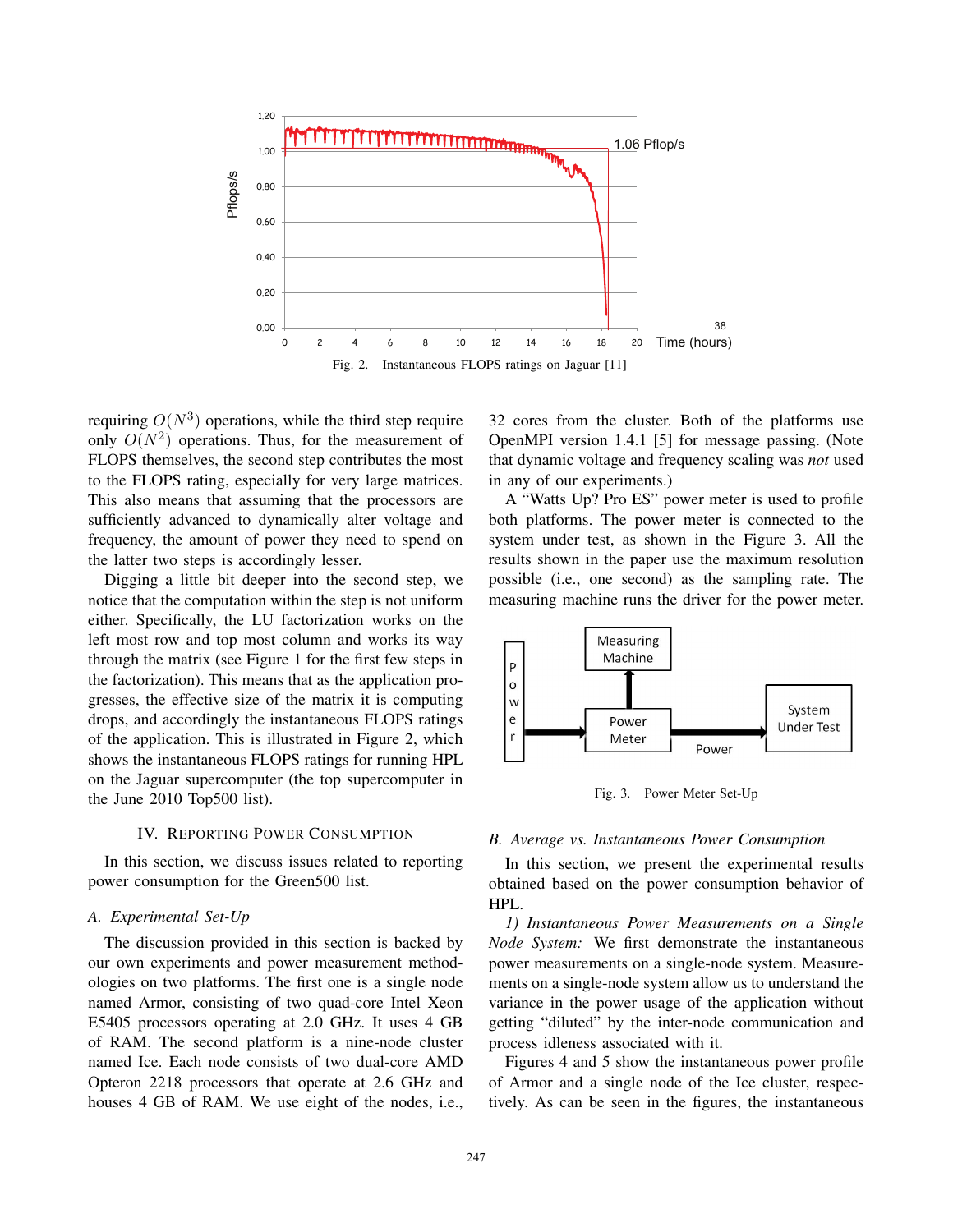power profiles vary significantly over the run of the application, ranging from 245 to 330 watts in Armor and from 280 to 395 watts on Ice. This behavior matches the four steps of the computation, described in Section III. Specifically, the first step of the application (i.e., filling up the matrix with randomly generated values) is not compute-intensive, and accordingly, has lower power consumption (i.e., 295 watts for Armor and 335 watts for Ice). The second and third steps (i.e., LU factorization and solve), which are  $O(N^3)$  and  $O(N^2)$  algorithms, respectively, require the greatest percentage of power consumption. Finally, the last step (i.e., checking for correctness of the solution) is not compute-intensive either, thus requiring less power consumption.



Fig. 4. Instantaneous Power Profile of Armor



Fig. 5. Instantaneous Power Profile of Single Node in Ice

While both systems demonstrate similar trends, we do notice a small but noticeable difference in that Figure 5 shows more fluctuation in power usage than Figure 4. This can be attributed to the differences in the processor technologies of the two systems. That is, while the processing behavior of the application has a clear demarcation of compute requirements, how aggressively a processor tries to take advantage of such changes in the processing behavior depends heavily on feature size of the devices used in the processors which have a high impact on the dynamic power dissipation of the system.



Fig. 6. Instantaneous Power Profiles of Two Nodes on the Ice Cluster

*2) Instantaneous Power Measurements on a Multi-Node System:* While Section IV-B1 shows the power measurements on a single-node system, most high-end computing systems utilize multiple nodes, which adds the additional dimension of network communication and the associated process idleness while waiting for data. In this section, we extend the power measurements to utilize multiple nodes on the system. Figure 6 shows the instantaneous power profile of two of the nodes in the Ice cluster while executing the HPL benchmark to achieve  $R_{max}$ . While the overall trend is similar to that of a single-node system, we do notice a larger fluctuation in the power profile. This is because of the additional opportunities the processor has for power consumption because of the additional idle time devoted to communication.

Based on this discussion, it is clear that the instantaneous power consumption values vary significantly enough that they do not represent a fair indication of the average power consumption of the system. Thus, one of the ground rules of Green500 is for systems to report their average power consumption for the entire run of HPL.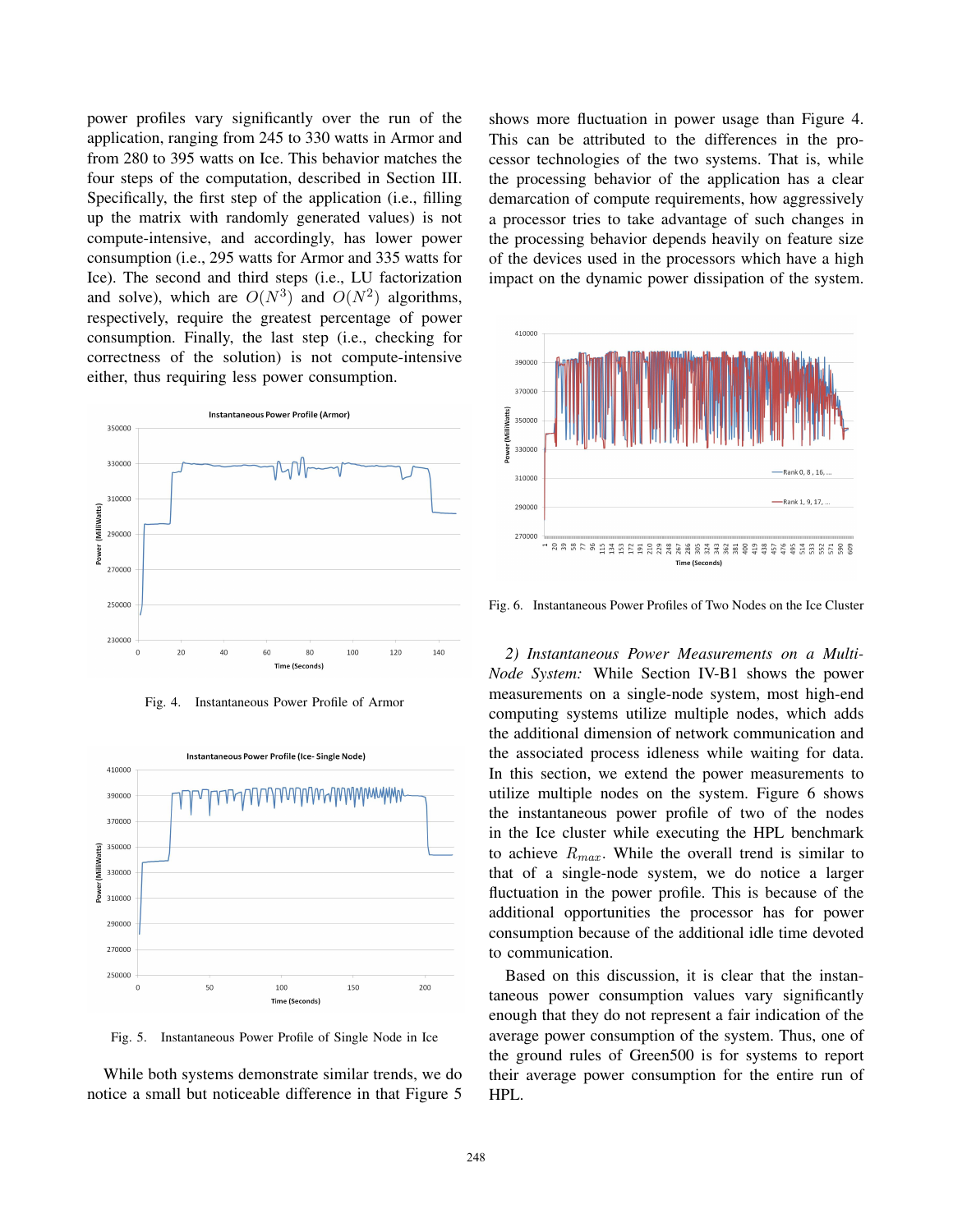## *C. Metrics for Energy Efficiency*

There are two popular energy-efficient metrics currently in use: the energy-delay product (i.e.,  $ED<sup>n</sup>$ ) and performance per watt (e.g., floating-point operations per second per watt or FLOPS/watt).

The  $ED<sup>n</sup>$  metric represents the energy consumed by an application  $(E)$  multiplied by its execution time (i.e., delay) of that application  $(D)$  to the power n, where  $n = 1, 2, \ldots$  The  $ED<sup>n</sup>$  captures the translation of energy into useful work. For example, a small  $ED<sup>n</sup>$  means that energy is more efficiently translated into performance, i.e., smaller execution delay. However, this metric is biased towards large supercomputers, especially in cases where  $n \geq 2$  [16].

Today's most prevalent metric is *performance per watt*, or more specifically, in the case of the Green500, FLOPS/watt. Despite its popularity, a concern with the usage of this metric is that it may be biased towards small supercomputers [16]. Why? The performance of most applications scales sub-linearly as the number of processors increase while the power consumption scales perfectly linearly or super-linearly. As a result, smaller supercomputers appear to have better energy efficiency using the FLOPS/watt metric. For now, the FLOPS/watt is popular as it is easy to measure. Arguably, the ease of measurement can be associated with the HPL benchmark reporting its performance in terms of FLOPS. The Green500 list mitigates the issue of bias towards "too small" supercomputers by setting a threshold for the performance achieved. Currently, to enter the Green500 list, a supercomputer must be as fast the 500th-ranked supercomputer on Top500 list.

Despite these issues with the FLOPS/watt metric, a closer look at it will reveal that the metric has a energy component associated with it, as shown in Equation (1). The amount of energy consumed for each floatingpoint operation can be indirectly calculated from the FLOPS/watt metric, as shown in Equation (2).

FLOPS/watt = 
$$
\frac{\text{Floating-Point Operations Per Second} }{\text{Joules/Second}}
$$

$$
= \frac{\text{Floating-Point Operations} }{\text{Joules}} \qquad (1)
$$

 $\frac{1}{\text{FLOPS/watt}} = \frac{\text{Joules}}{\text{Floating-Point Operations}}$  (2)

In support of the above, we provide preliminary results in Tables II and I that show the energy efficiency of the HPL benchmark with respect to the energy-delay product (EDP) metric and the FLOPS/watt metric, respectively. The results reveal interesting insights into the efficiency of the systems. When using the EDP metric, the Armor and Ice cluster machines achieve the best energy efficiency when operating at only 86.3% and 83.6% of  $R_{max}$ , respectively. In contrast, when using the FLOPS/watt metric, the same machines achieve the best energy efficiency at or very near  $R_{max}$ .

| Configuration   Armor |                  | Ice Cluster                    |  |
|-----------------------|------------------|--------------------------------|--|
| $R_{max}$             | 1317302.32       | 141627095.35                   |  |
| Highest Effi-         | 44144.79 (86.3%) | 7826550.72                     |  |
| ciency                | of $R_{max}$ )   | $(83.6\% \text{ of } R_{max})$ |  |
|                       |                  |                                |  |

TABLE I EDP COMPARISON

| Configuration   Armor |                | Ice Cluster       |
|-----------------------|----------------|-------------------|
| $R_{max}$             | 125.67         | 33.58             |
| Highest Effi-         | 126.87 (99.7%) | 33.58 $(R_{max})$ |
| ciency                | of $R_{max}$ ) |                   |

TABLE II FLOPS/WATT COMPARISON

Although the lowest EDP is achieved when executing at a performance level lower than  $R_{max}$  for both systems, the performance loss for achieving this better energy efficiency is quite high. Even though we strive to achieve better energy efficiency, performance is still the primary target for the HPC community. We expect these preliminary results to be more favorable in large-scale HPC systems. This is due to the fact that performance will scale less than perfectly linearly given a large enough system, but power will scale at least linearly. These results also provide motivation for optimizations of scientific applications based on energy efficiency. Consequently, in June 2010, the Green500 list started accepting submissions for performance less than  $R_{max}$ . (However, all the cores in the system must be used.)

## V. RELATED WORK

Power consumption has not been considered a major issue in high-performance computing (HPC) until recently. However, there has been a recent rise in "green computing," including a number of initiatives, such as SPEC Power and The Green Grid. Overall, the spectrum of recent work in green computing can be broadly classified into low-power computing and power-aware computing.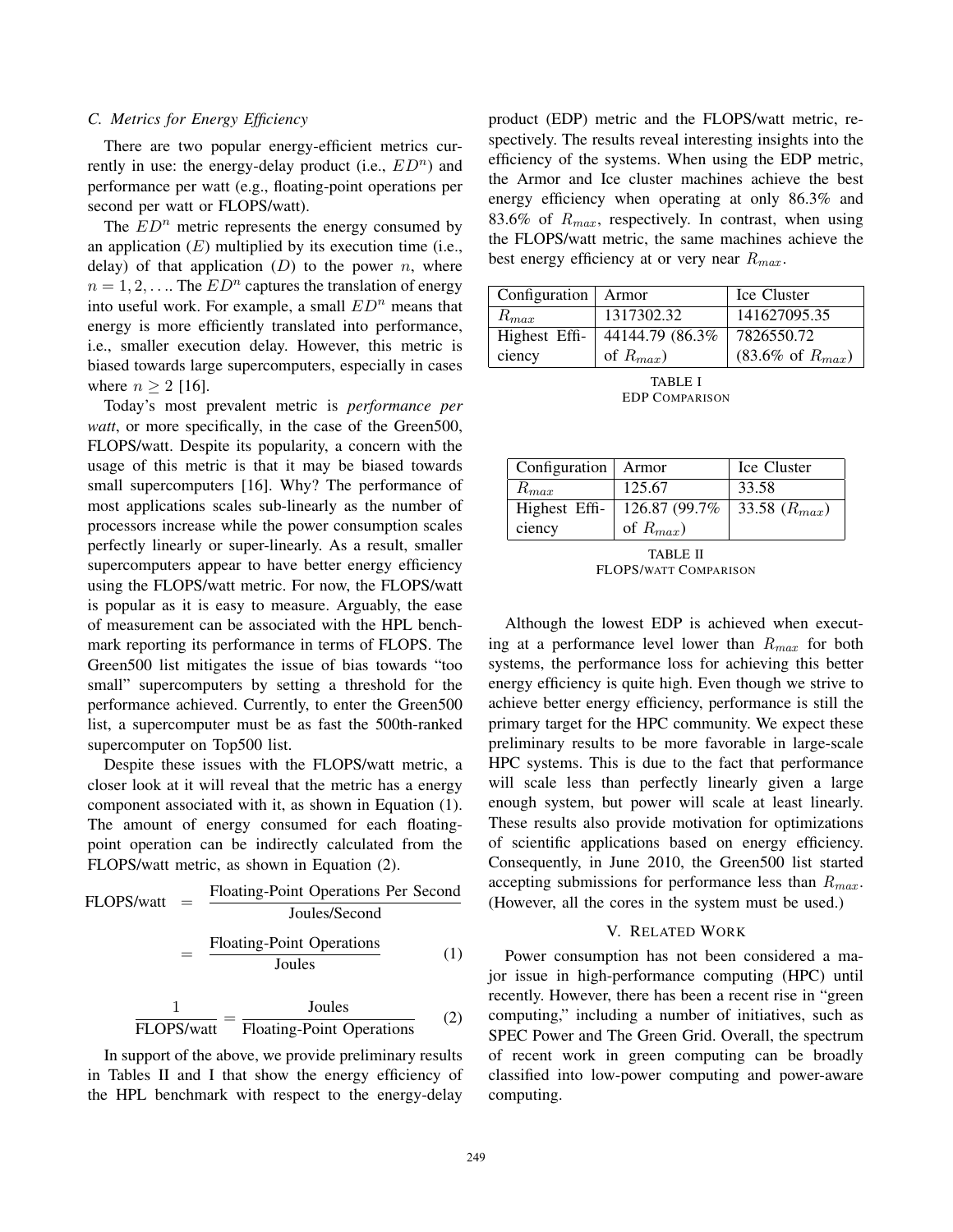Low-power computing initiatives are considered to be supercomputers that utilize low-power hardware components to build power-efficient systems in a bottomup fashion. This trend was arguably initiated by the Green Destiny supercomputer [13], [20], followed by other architectures including Blue Gene/L [9], Blue Gene/P [8], and SiCortex [18]. Future high-end systems, including Blue Gene/Q [1], are expected to have such characteristics as well.

Power-aware computing efforts, on the other hand, rely on software techniques to manage the power utilization of the system on the fly, i.e., power aware. There exists a large body of research in this area. For example, in [16], Hsu et al. provide a detailed study of popular metrics such as the energy-delay product (EDP) and performance-to-power ratio and compare and bring out the advantages and disadvantages of these metrics. The authors identify the energy-delay product to be more performance-oriented and stick to the FLOPS/watt metric to evaluate the energy efficiency of supercomputers.

In [17], the power profiles of different scientific benchmarks on large-scale systems is provided. The authors also discuss several power measurement methodologies for accurate measurement of power dissipated by largescale systems.

Only a handful of studies have been conducted on the power consumption of scientific applications. In Feng et al. [14], a component-level power analysis of the NAS Parallel Benchmark (NPB) [6] using the PowerPack framework [15] is presented. Their results indicate a strong correlation between energy efficiency and performance efficiency. Using the same framework, a detailed study of HPCC benchmarks [4] is presented in [19]. This work points to the correlation between the memory-access pattern and the power consumption of the system. In this paper, we address a more fundamental problem of providing a methodology to measure the power consumption of a scientific application.

To summarize, our work is not only complementary to previously available literature in this area but also addresses a fundamental problem that HPC community faces while measuring power consumption of large-scale systems.

## VI. CONCLUSIONS AND FUTURE WORK

The lack of standard methodologies to measure the power consumption of large-scale HPC systems is a major obstacle preventing us from realizing the full benefits of energy-efficient supercomputing. In this paper, we presented several experiments to validate the

power measurement methodologies used in the Green500 list. The instantaneous power profiles of two systems were analyzed demonstrating that instantaneous power measurements can have up to 35% variance over the entire run of the application, allowing it to possibly differ substantially from the actual average power consumption. Further, we discussed energy efficiency metrics used in the Green500 list and presented power consumption numbers that illustrated the reasoning for allowing systems to run with less than all of their available resources in order to boost their FLOPS/watt metric.

For future work, we plan to address the issue of interconnect power measurement and optimization of scientific applications based on energy efficiency.

## ACKNOWLEDGEMENTS

The authors wish to thank Pavan Balaji for his insightful feedback and perspective on this manuscript.

#### **REFERENCES**

- [1] Blue Gene/Q. http://en.wikipedia.org/wiki/Blue Gene#Blue Gene.2FQ.
- [2] EPA's Report to Congress. http://www.energystar.gov/ ia/partners/prod\_development/downloads/EPA\_Datacenter\_ Report Congress Final1.pdf.
- [3] High Performance LINPACK (HPL). Available at http://www. netlib.org/benchmark/hpl.
- [4] HPC Challenge Benchmarks. Available at http://icl.cs.utk.edu/ hpcc.
- [5] MPICH2: A High Performance and Widely Portable Implementation of MPI. Available at http://www.mcs.anl.gov/research/ projects/mpich2.
- [6] NAS Parallel Benchmarks. Available at http://www.nas.nasa. gov/Resources/Software/npb.html.
- [7] The Top500 list. Available at http://top500.org.
- [8] Blue Gene/P Application Development Redbook, 2008. http://www.redbooks.ibm.com/abstracts/sg247287.html.
- [9] N. R. Adiga, M. A. Blumrich, D. Chen, P. Coteus, A. Gara, M. E. Giampapa, P. Heidelberger, S. Singh, B. D. Steinmacher-Burow, T. Takken, M. Tsao, and P. Vranas. Blue Gene/L Torus Interconnection Network. *IBM Journal of Research and Development*, 49(2/3), 2005.
- [10] K. Bergman, S. Borkar, D. Campbell, W. Carlson, W. Dally, M. Denneau, P. Franzon, W. Harrod, K. Hill, J. Hiller, S. Karp, S. Keckler, D. Klein, R. Lucas, M. Richards, A. Scarpelli, S. Scott, A. Snavely, T. Sterling, R. S. Williams, K. Yelick, and P. Kogge. Exascale Computing Study: Technology Challenges in Acheiving Exascale Systems.
- [11] J. Dongarra. LINPACK Benchmark with Time Limits on Multicore and GPU Based Accelerators. http://www.netlib.org/utk/people/JackDongarra/SLIDES/ isc-talk-06102.pdf, June 2010.
- [12] W. Feng and K. Cameron. The Green500 List: Encouraging Sustainable Supercomputing. *Computer*, 40(12):50–55, 2007.
- [13] W. Feng, M. Warren, and E. Weigle. The Bladed Beowulf: A Cost-Effective Alternative to Traditional Beowulfs. In *IEEE International Conference on Cluster Computing (IEEE Cluster 2002)*, Chicago, Illinois, September 2002.